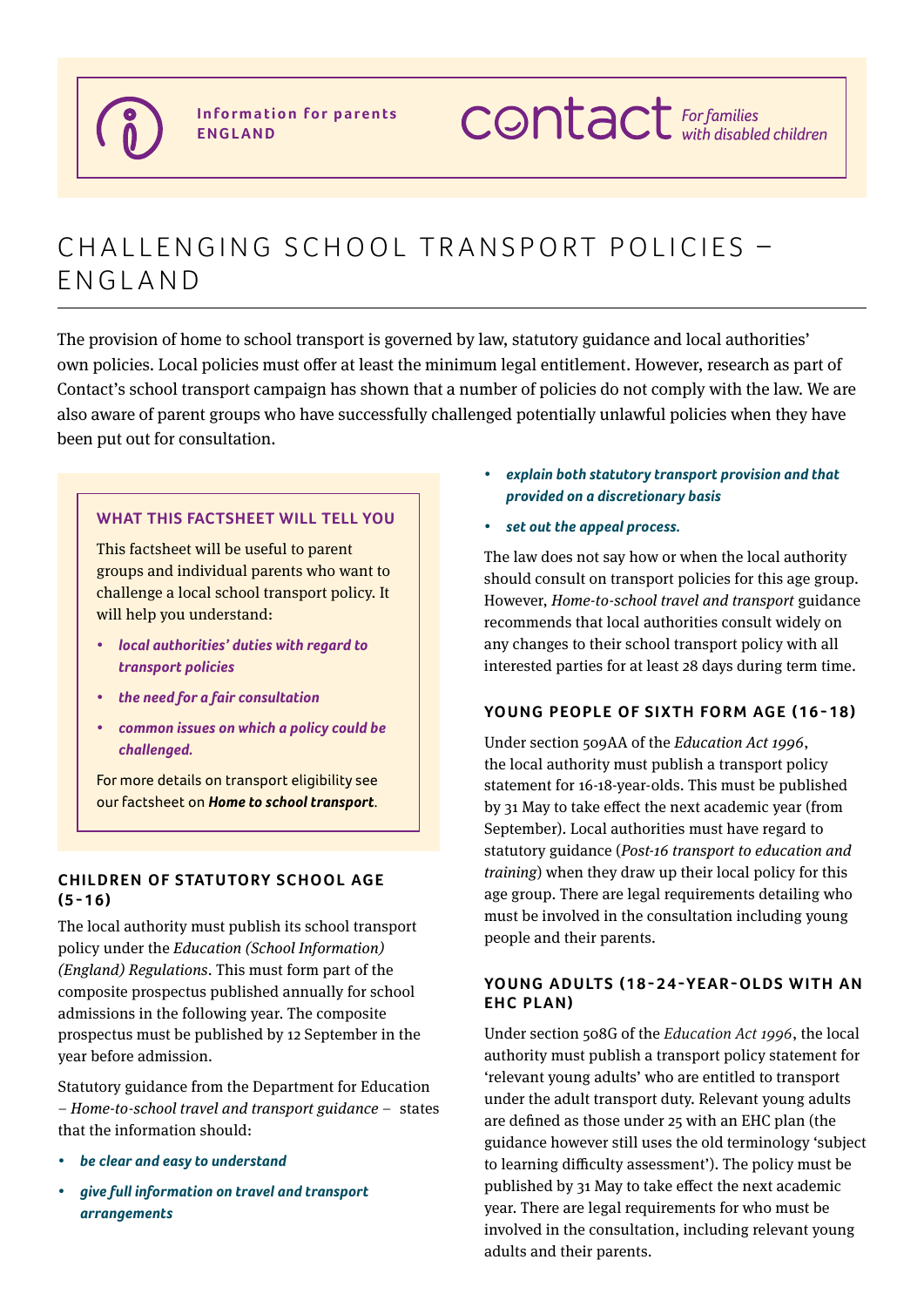Many local authorities consult on all age groups as part of the same consultation.

# **Local offer**

Details of transport for children and young people with special educational needs and disabilities (SEND) must also be published as part of the local offer under schedule 2 paragraph 14 of the *[Special Educational](https://www.google.co.uk/url?sa=t&rct=j&q=&esrc=s&source=web&cd=3&cad=rja&uact=8&ved=0ahUKEwigy4uDvJDWAhWEWxoKHfcLAqYQFggzMAI&url=http%3A%2F%2Fwww.legislation.gov.uk%2Fuksi%2F2014%2F1530%2Fcontents%2Fmade&usg=AFQjCNGRkWdftTSjuLVcvS4IcYCXDJl3Dw)  [Needs and Disability Regulations 2014](https://www.google.co.uk/url?sa=t&rct=j&q=&esrc=s&source=web&cd=3&cad=rja&uact=8&ved=0ahUKEwigy4uDvJDWAhWEWxoKHfcLAqYQFggzMAI&url=http%3A%2F%2Fwww.legislation.gov.uk%2Fuksi%2F2014%2F1530%2Fcontents%2Fmade&usg=AFQjCNGRkWdftTSjuLVcvS4IcYCXDJl3Dw)*.

# **CONSULTATIONS**

A formal consultation is when a public body, such as a local authority, seeks the views of stakeholders on a new policy, a proposed change to eligibility criteria, or other policy changes.

The general principles of consultation have been established in the courts by case law; the consultation must be proportionate and fair. In particular:

- *• consultation should happen when proposals are still being developed. It should be possible to change proposals in light ofthe consultation*
- *• stakeholders must be given enough reasons for the proposals to allow them to make an informed response*
- *• stakeholders must have adequate time to consider and respond to the proposals*
- *• the outcome ofthe consultation should be taken into account.*

Case law has also established that the demands of fairness will be higher when stakeholders will lose an existing service or benefit. This would apply to cuts in school transport services.

It may be possible to mount a legal challenge via judicial review if a consultation has not been carried out fairly. You should seek legal advice if you are considering this step.

There is more information on consultations in *Disabled Children – a legal handbook* by Steve Broach et al at paragraph 2.9. A free download is on the Council for Disabled Children's website at: **[www.](https://councilfordisabledchildren.org.uk/help-resources/resources/disabled-children-legal-handbook-2nd-edition 
) [councilfordisabledchildren.org.uk/legal](https://councilfordisabledchildren.org.uk/help-resources/resources/disabled-children-legal-handbook-2nd-edition 
)[handbook](https://councilfordisabledchildren.org.uk/help-resources/resources/disabled-children-legal-handbook-2nd-edition 
)**

# **COMMON ISSUES THAT ARISE**

Through looking at actual and proposed transport policies, Contact is aware of the following unlawful or potentially unlawful aspects:

# **Inadequate consultation**

Lack of time, or affected parties not adequately consulted, for instance where families were not made aware of the changes or response was limited to an online questionnaire.

#### **Inadequate policies**

Transport policies do not comply with the recommendations set out in statutory guidance. Common issues are:

- *• the policy is difficult to understand for the average parent*
- *• the policy does not include all eligibility criteria, for example children with SEND or mobility difficulties*
- *• there is limited information on how to apply or appeal.*

# **Blanket policies which restrict eligibility**

Some local authorities have blanket policies which limit eligibility to children with SEND who:

- *• live outside the statutory walking distance*
- *• have an EHC plan, or one that specifies transport arrangements*
- *• attend out-of-authority schools*
- *• attend special schools*
- *• have physical/medical difficulties only.*

Such policies are not lawful. Children of compulsory school age who cannot reasonably be expected to walk to school because of a special educational need, disability or mobility difficulty are eligible for transport under section 508B and schedule 35B(2) of the *Education Act 1996.*

The policy should explain how a child with SEND meets the criterion for school transport.

Local authorities are only obliged to provide transport to the nearest suitable school and can refuse transport if parents choose a school further away. To be considered 'suitable', a school must be right for the child's age, ability and aptitude, as well as being able to meet their special educational needs. The policy should explain this.

# **Requiring parent to arrange transport**

Some local authorities have policies which:

- *• require families to have a mileage allowance or individual travel budget*
- *• require families with a motability car to drive their children to school*
- *• require families getting the high rate mobility component to use that to pay for school travel.*